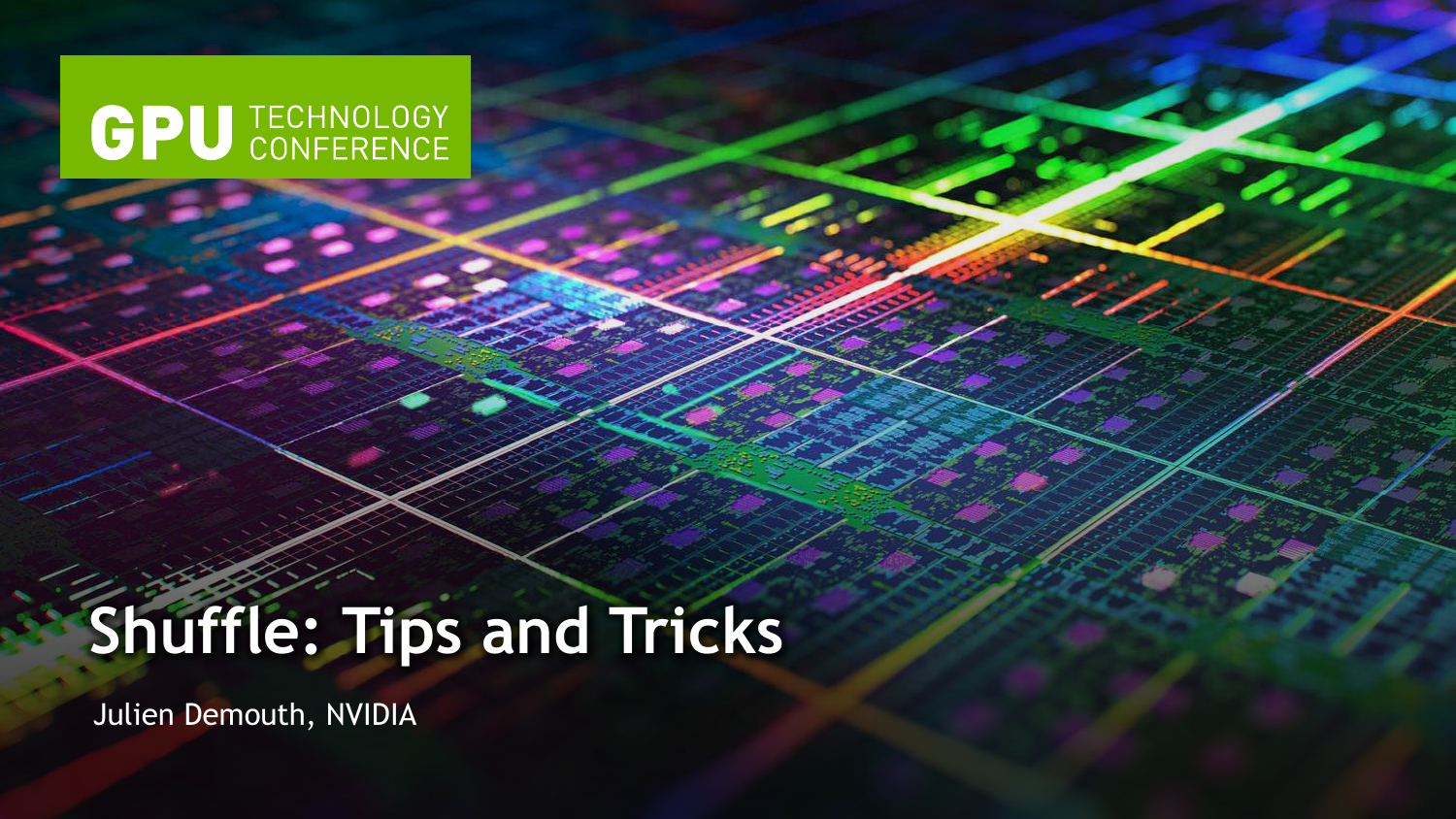## **Glossary**

- Warp
	- Implicitly synchronized group of threads (32 on current HW)

#### Warp ID (warpid)

 $-$  Identifier of the warp in a block: threadIdx.x / 32

#### Lane ID (laneid)

- $-$  Coordinate of the thread in a warp: threadIdx.x  $%$  32
- Special register (available from PTX): %laneid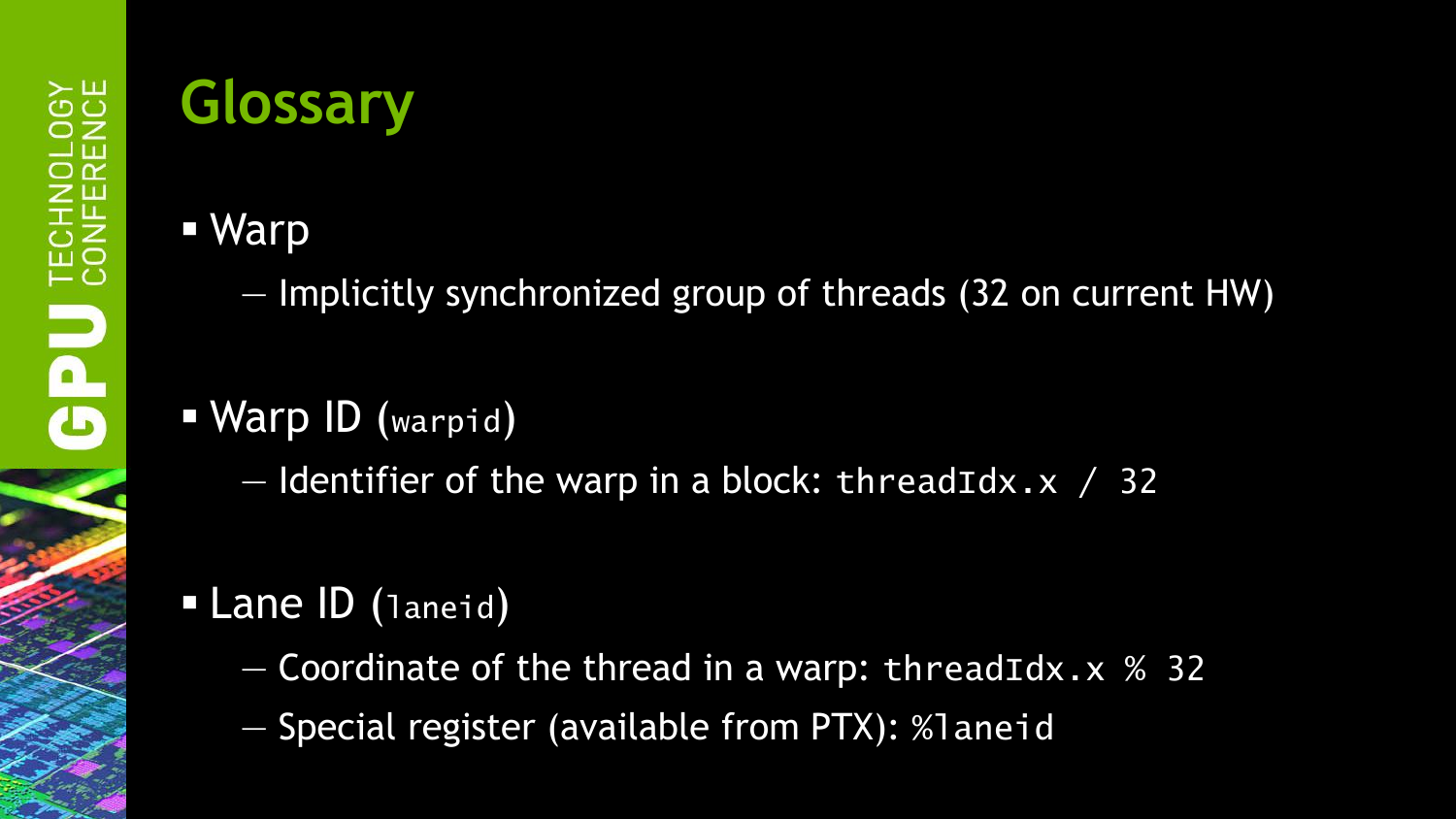## **Shuffle (SHFL)**

- Instruction to exchange data in a warp
- Threads can "read" other threads' registers
- No shared memory is needed
- It is available starting from SM 3.0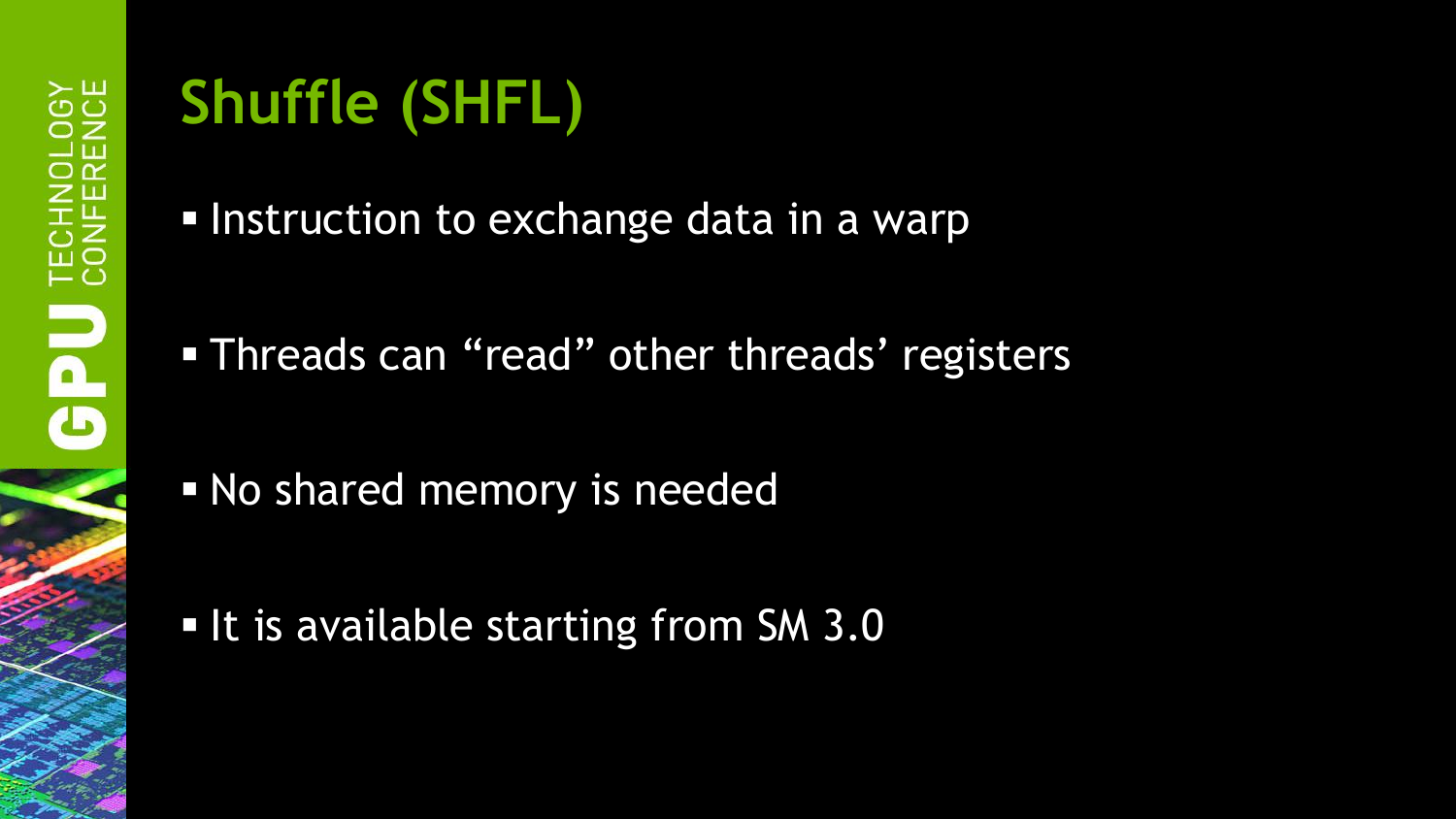### **Variants**

4 variants (idx, up, down, bfly):

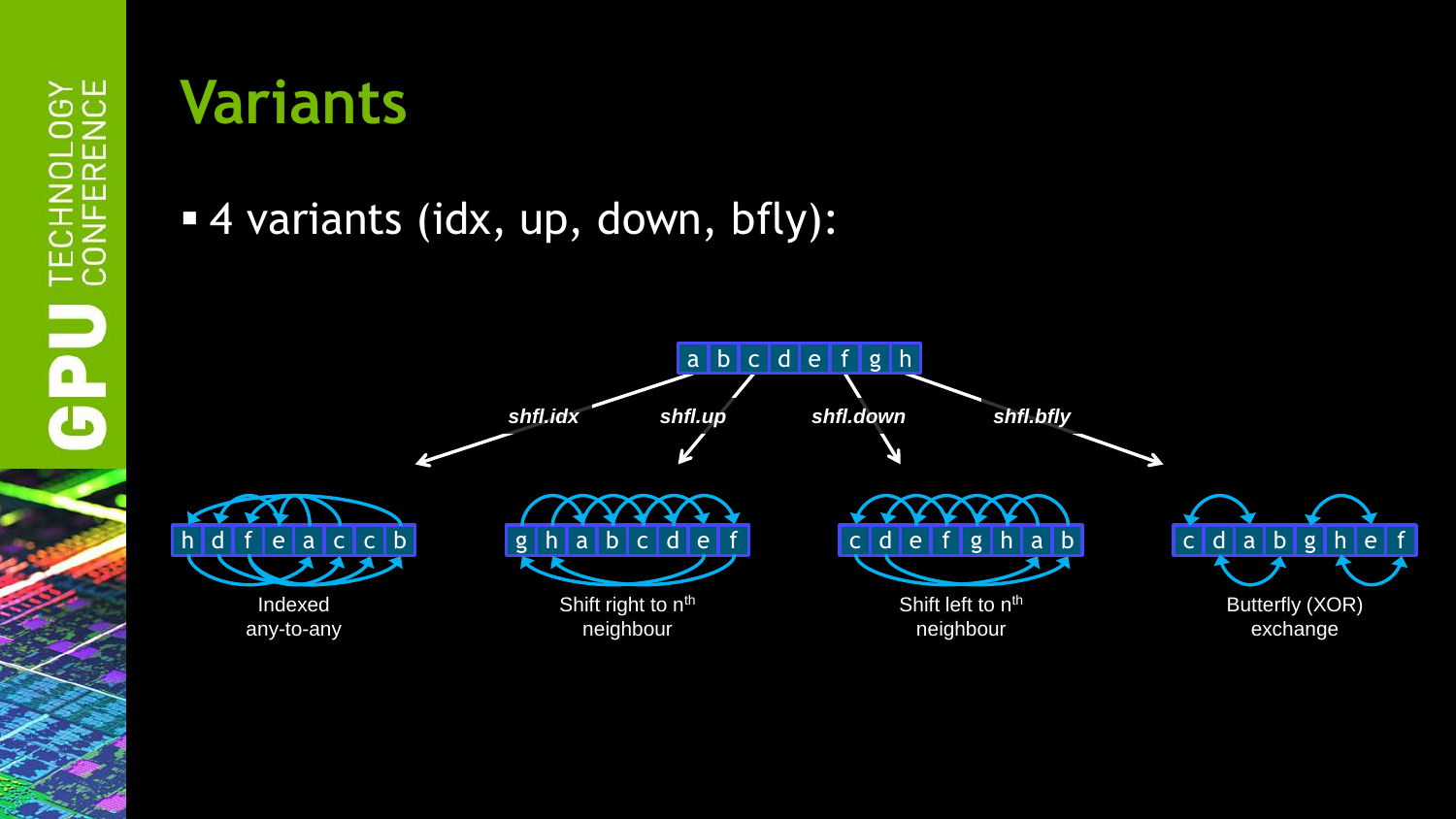## **Instruction (PTX)**

## shfl.mode.b32 d[|p], a, b, c; Src. register Lane/offset/mask Dst. register Src. register Bound Optional dst. predicate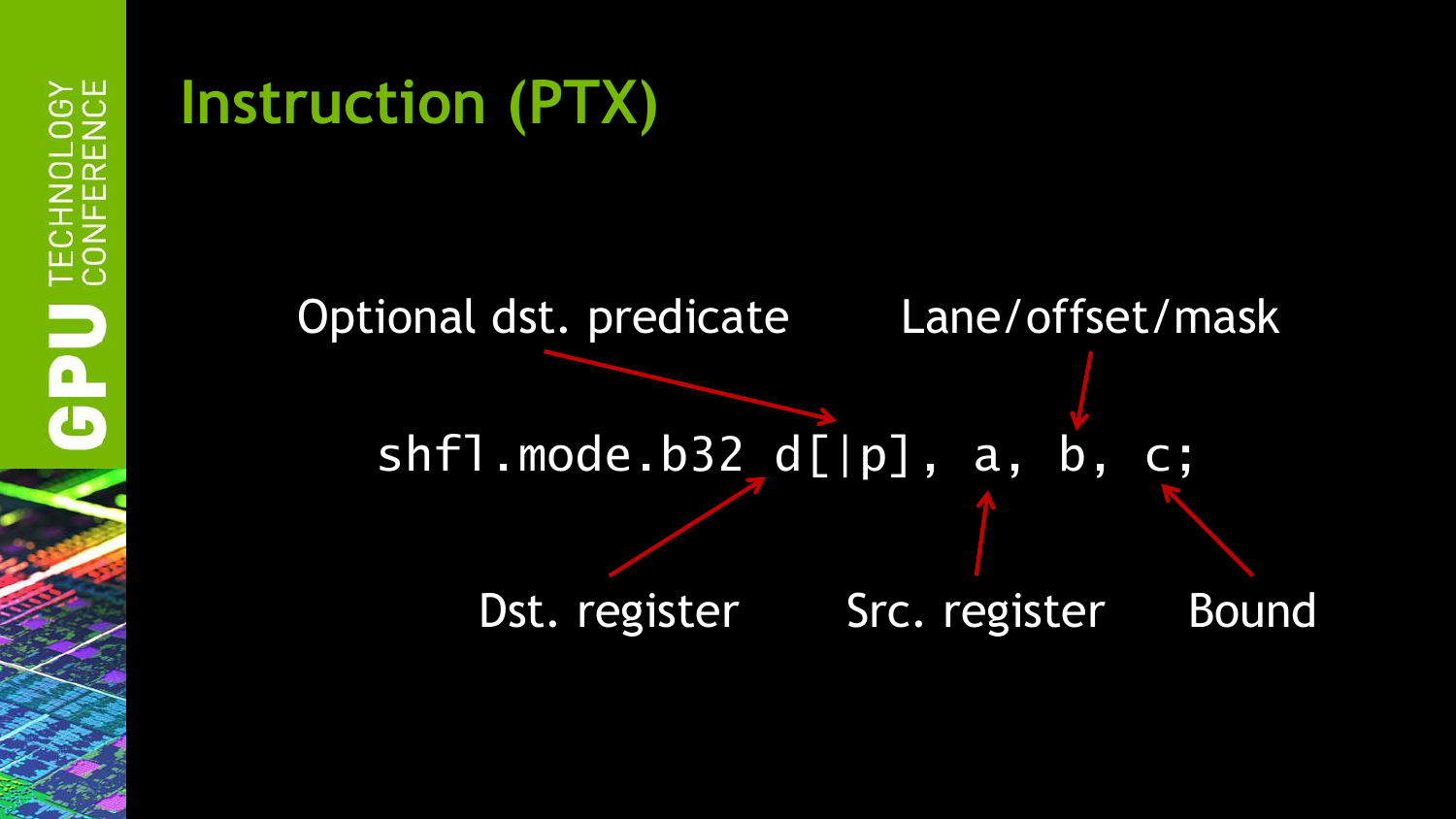## **Implement SHFL for 64b Numbers**

\_\_device\_\_ \_\_inline\_\_ double shfl(double x, int lane)

// Split the double number into 2 32b registers. int lo, hi; asm volatile( "mov.b32 {%0,%1}, %2;" : "=r"(lo), "=r"(hi) : "d"(x));

```
// Shuffle the two 32b registers.
lo = \text{subf1}(lo, \text{lane});hi = \_shf1(hi, Jane);
```
// Recreate the 64b number. asm volatile( "mov.b64 %0,  $\{$ %1,%2};" : "=d(x)" : "r"(lo), "r"(hi));

return x;

}

{

Generic SHFL: https://github.com/BryanCatanzaro/generics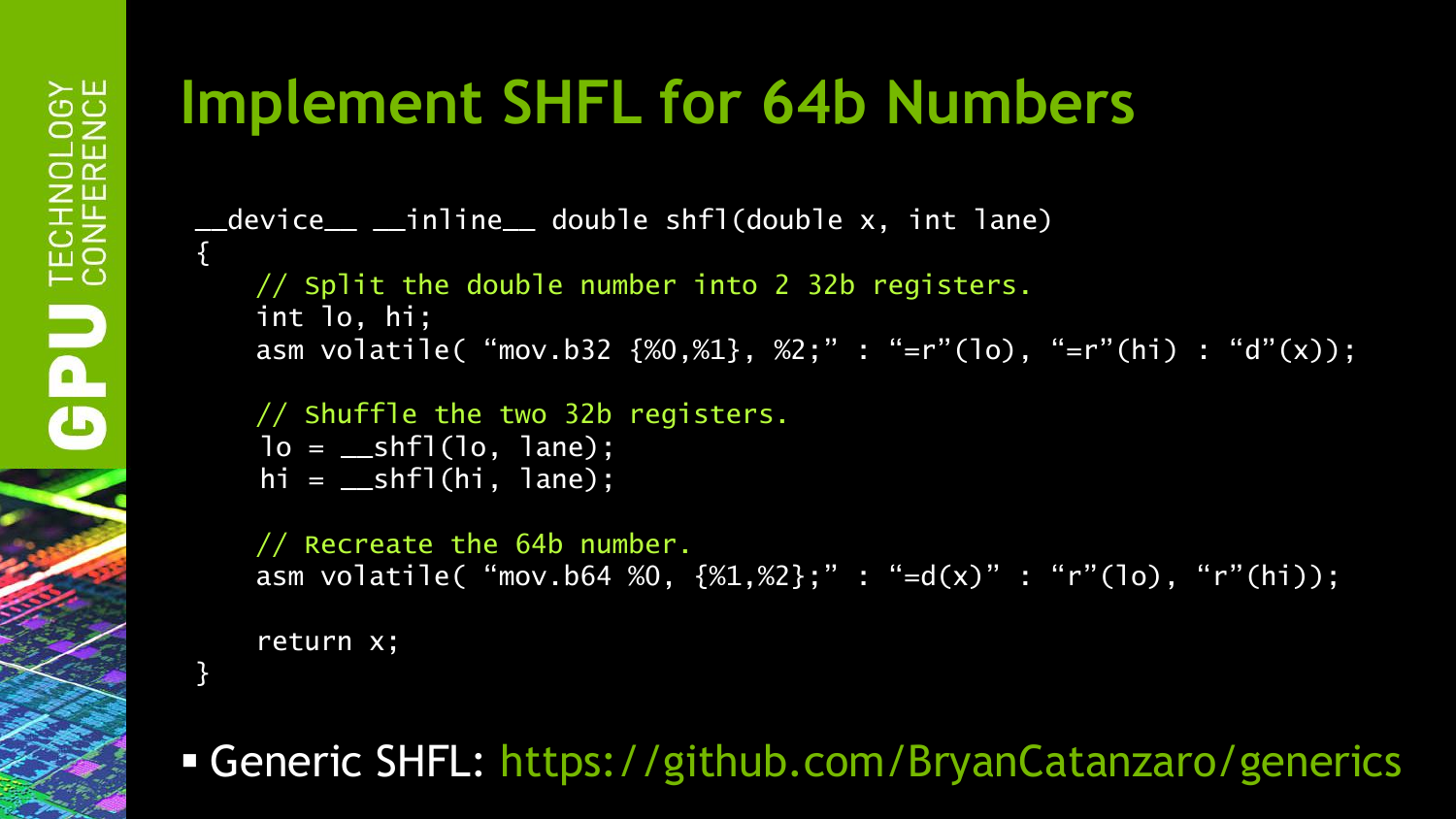#### • One element per thread



#### **Each thread takes its right neighbor**

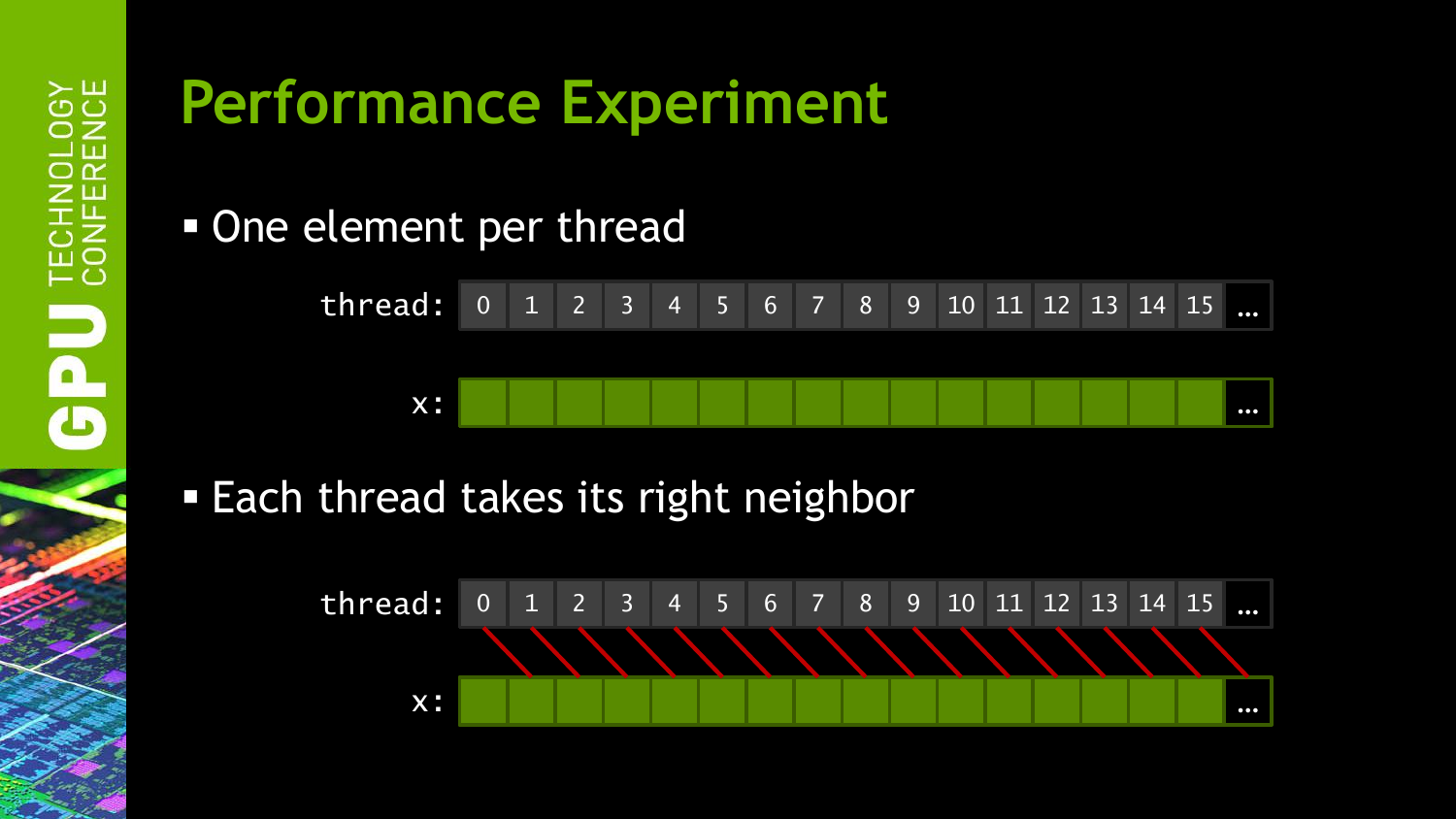We run the following test on a K20

```
T x = input[tidx]:for(int i = 0; i < 4096; +i)
   x = get\_right\_neighbour(x);output[tidx] = x;
```
#### We launch 26 blocks of 1024 threads

- On K20, we have 13 SMs
- We need 2048 threads per SM to have 100% of occupancy
- We time different variants of that kernel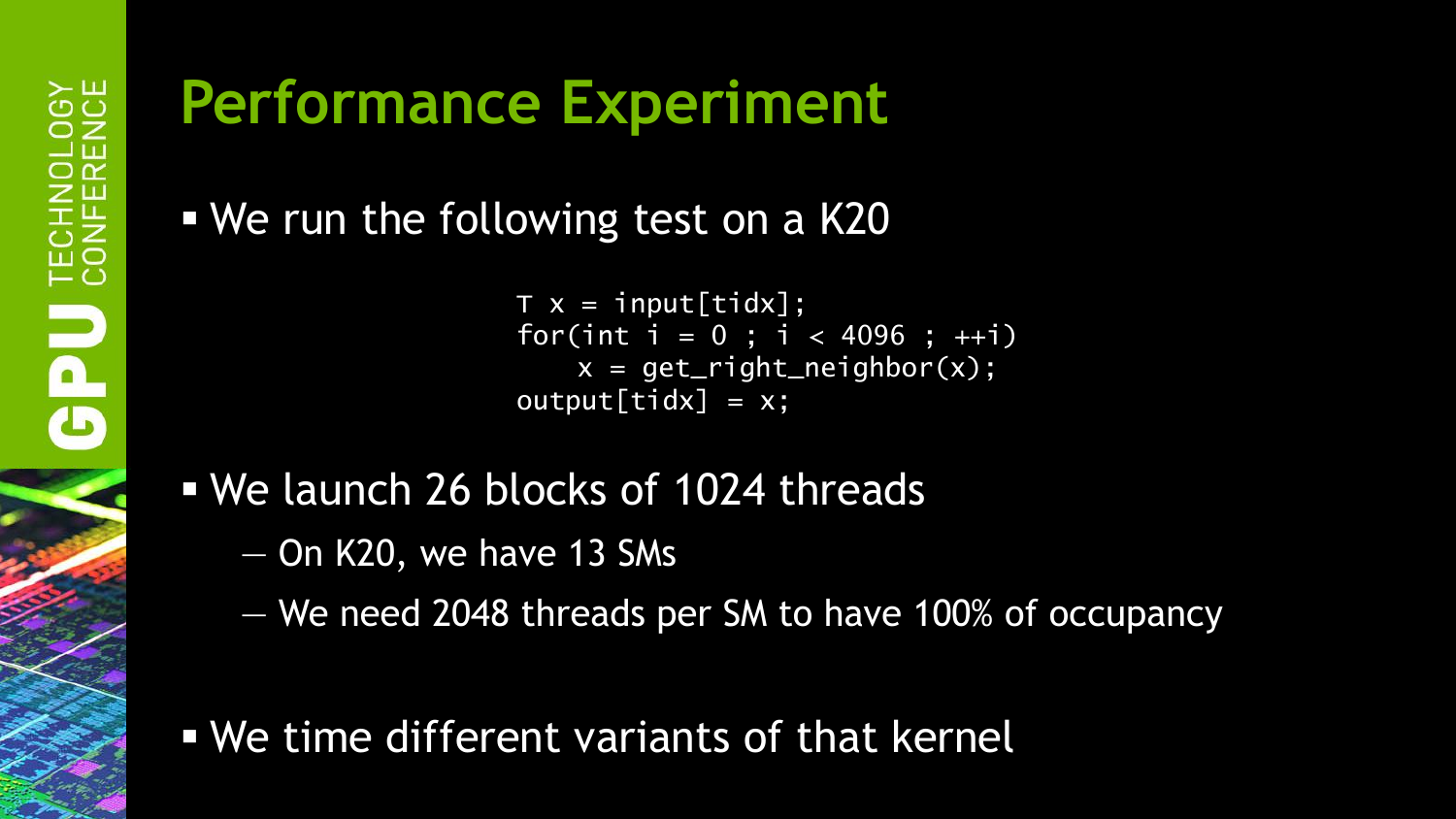Shared memory (SMEM)

smem[threadIdx.x] = smem[32\*warpid +  $($ laneid+1) % 32)]:

\_\_syncthreads();

#### Shuffle (SHFL)

 $x = \text{subf}(x, \text{ (laneid+1) } % 32);$ 

Shared memory without \_\_syncthreads + volatile (*unsafe*)

 $\text{S}$  \_\_shared\_\_ volatile T \*smem =  $\dots;$ 

 $smem[threadIdx.x] = smem[32*warpid + ((laneid+1) % 32)];$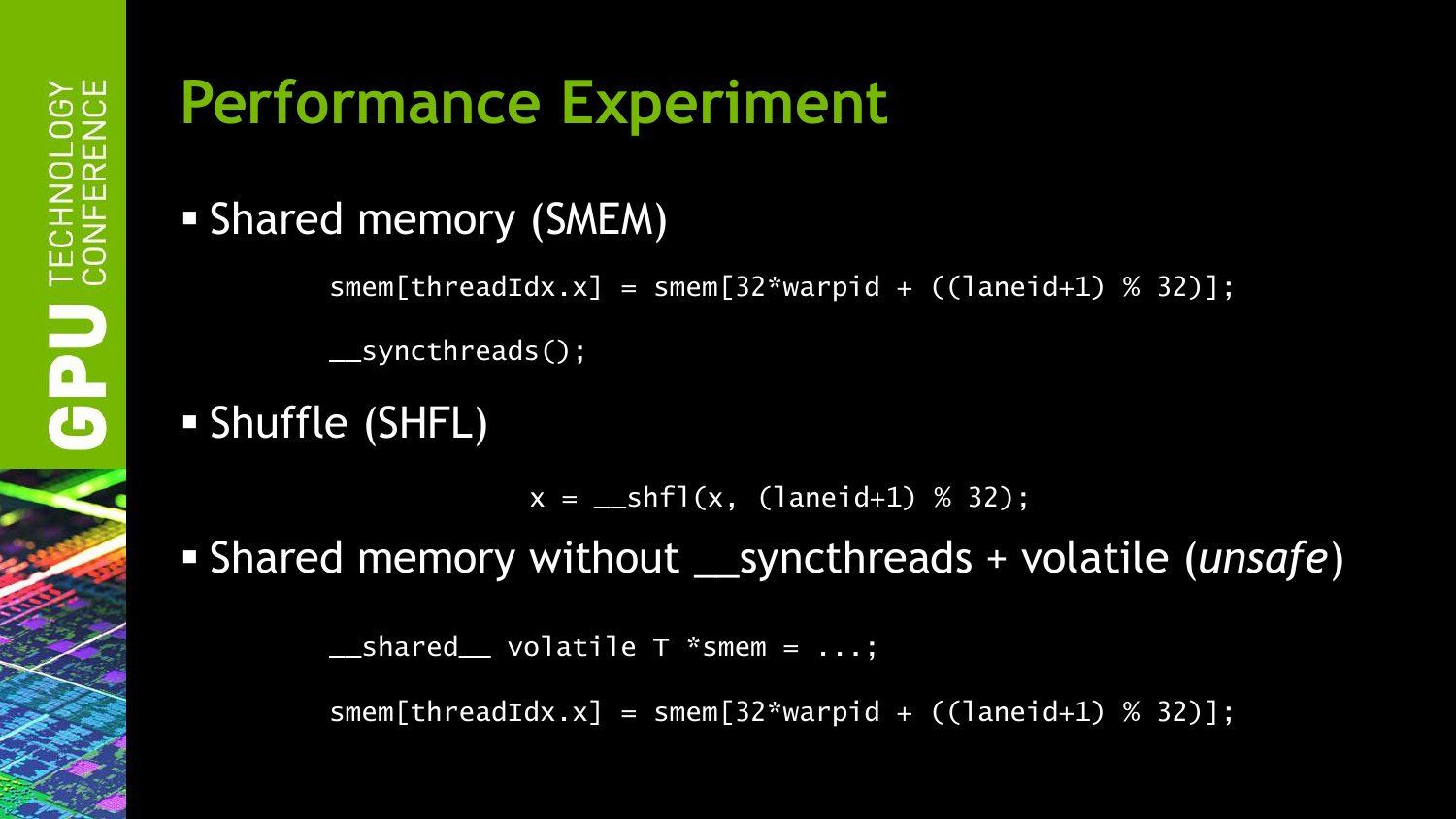## **Performance Experiment (fp32)**



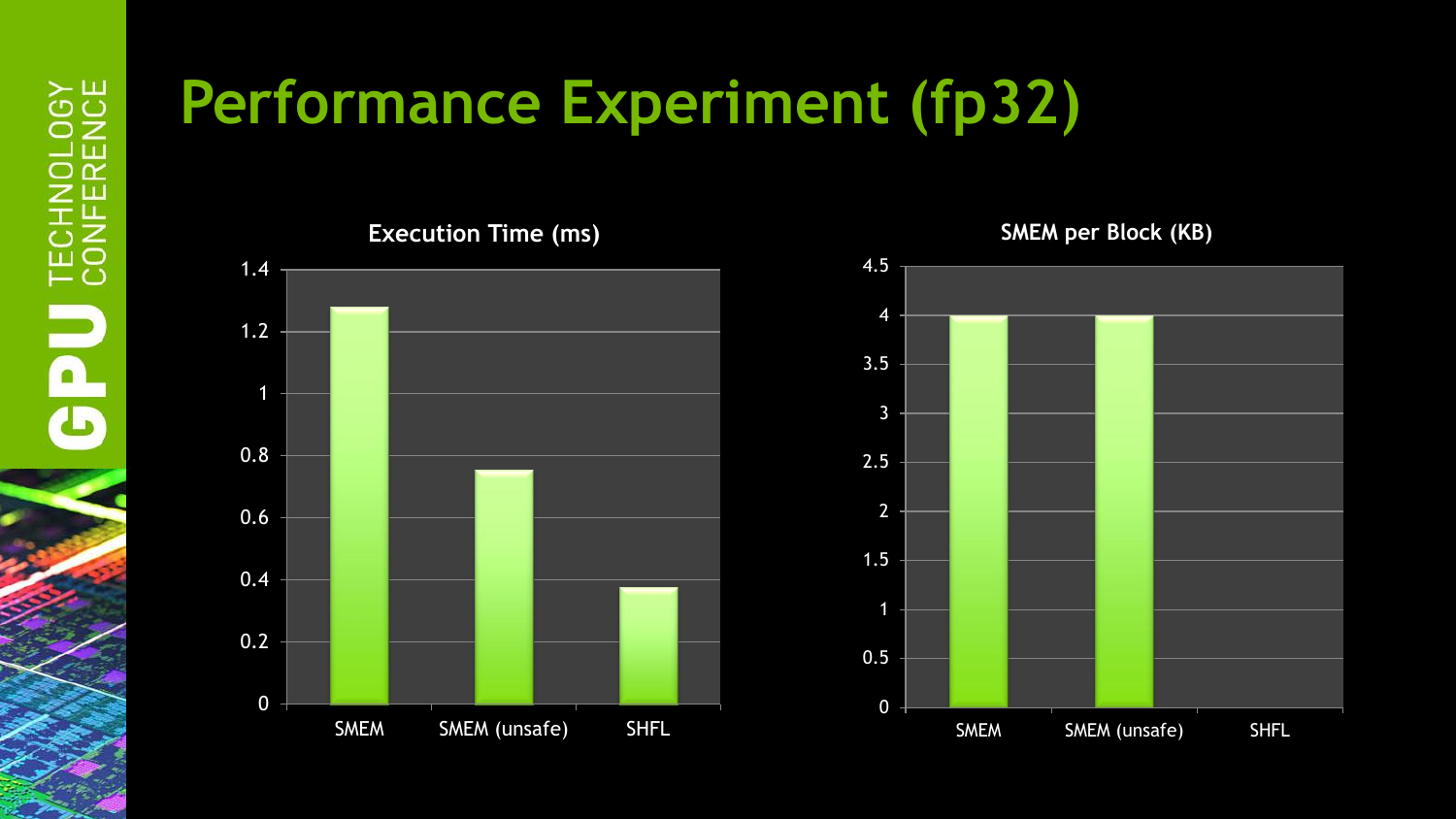## **Performance Experiment (fp64)**



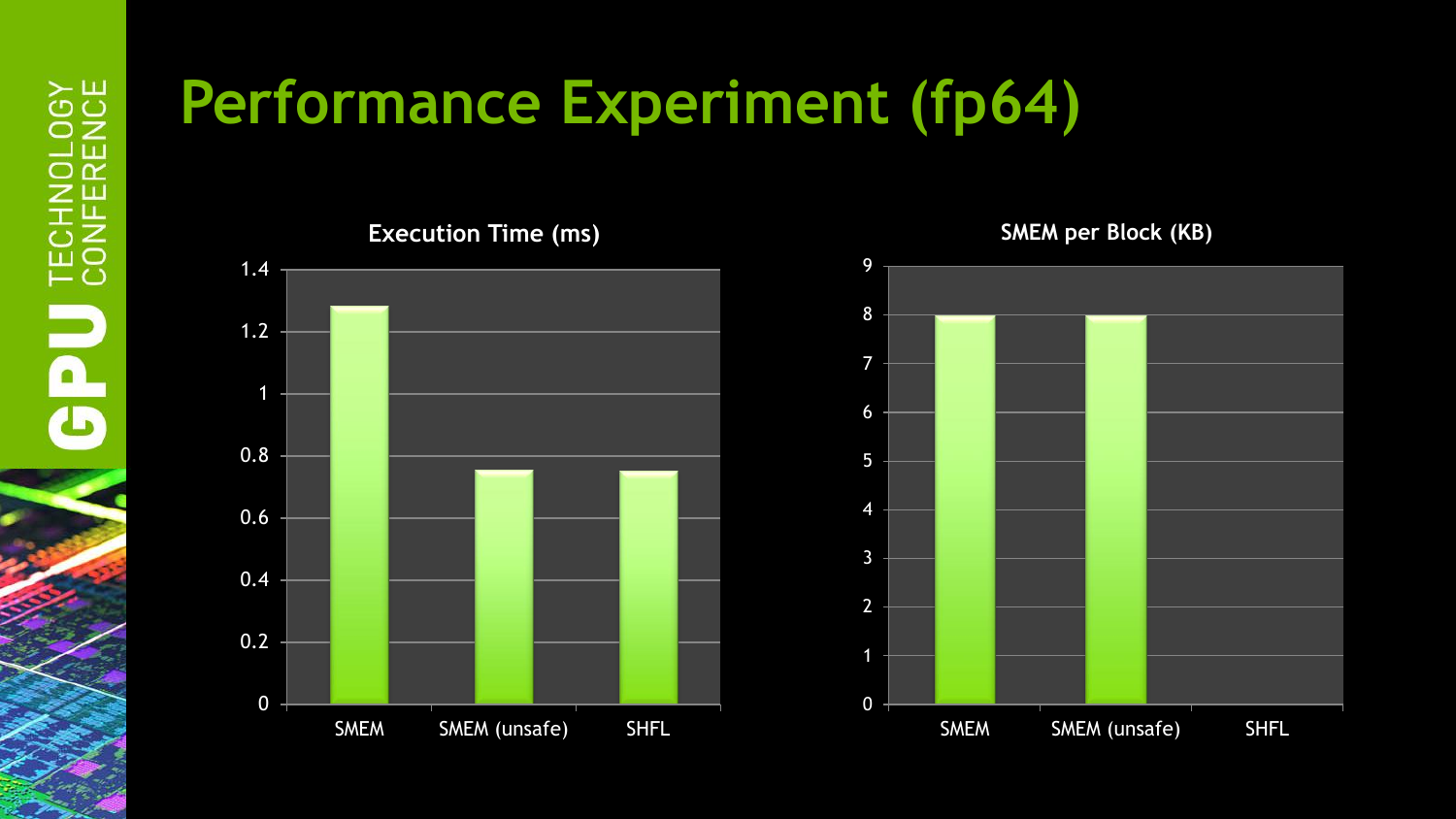- Always faster than shared memory
- Much safer than using no syncthreads (and volatile) — And never slower

- **Does not require shared memory** 
	- Useful when occupancy is limited by SMEM usage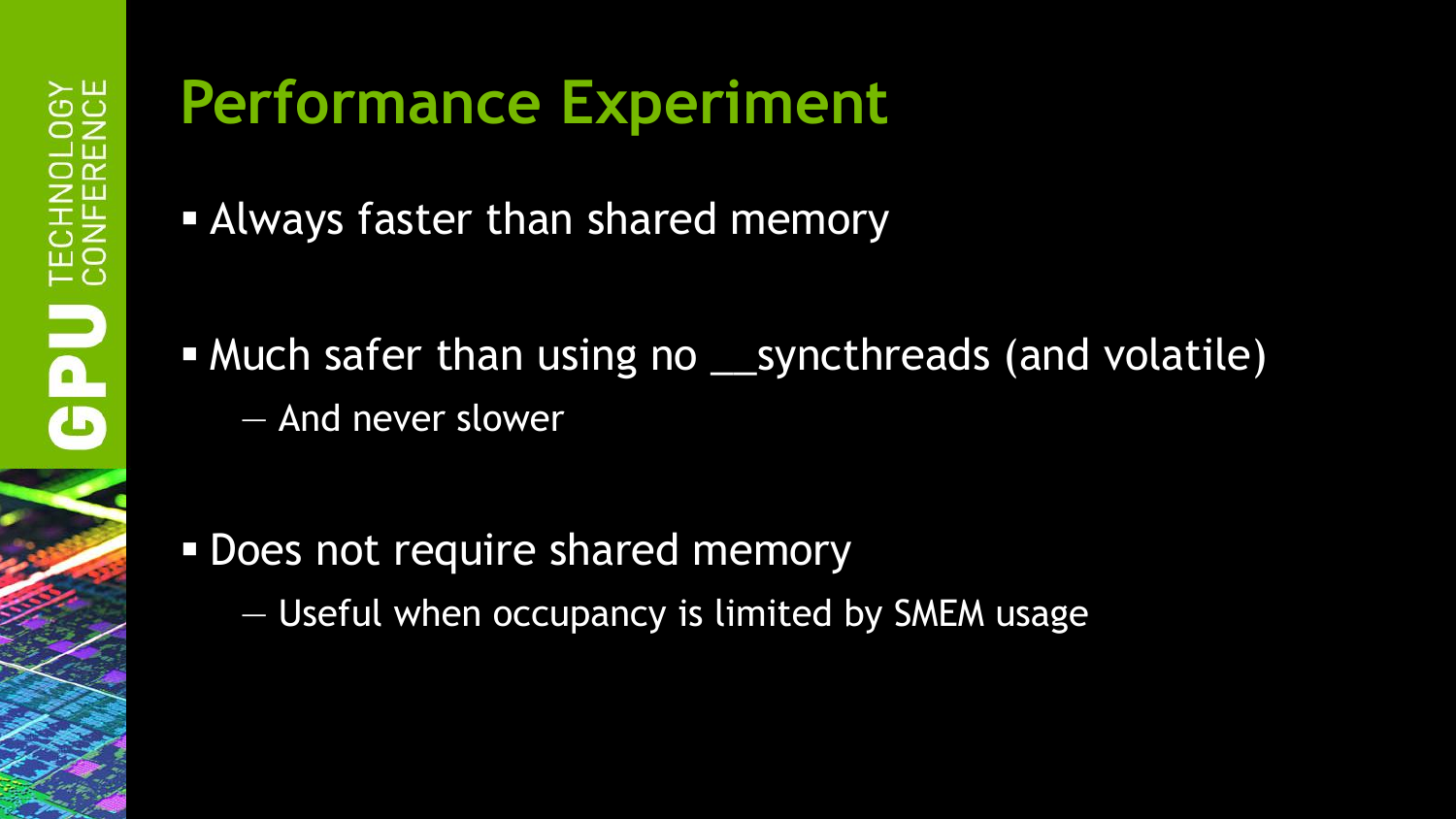## **Broadcast**

#### All threads read from a single lane

 $x = \text{shfl}(x, 0); // All the threads read x from laneid 0.$ 

#### **More complex example**

// All threads evaluate a predicate. int predicate  $= \ldots;$ 

```
// All threads vote.
unsigned vote = \_\ballot(predicate);
```
// All threads get x from the "last" lane which evaluated the predicate to true. if(vote)  $x = \text{shift}(x, \text{shift}(vote))$ ;

// \_\_bind(unsigned i): Find the most significant bit in a 32/64 number (PTX). \_\_bfind(&b, i) { asm volatile("bfind.u32 %0, %1;" : "=r"(b) : "r"(i)); }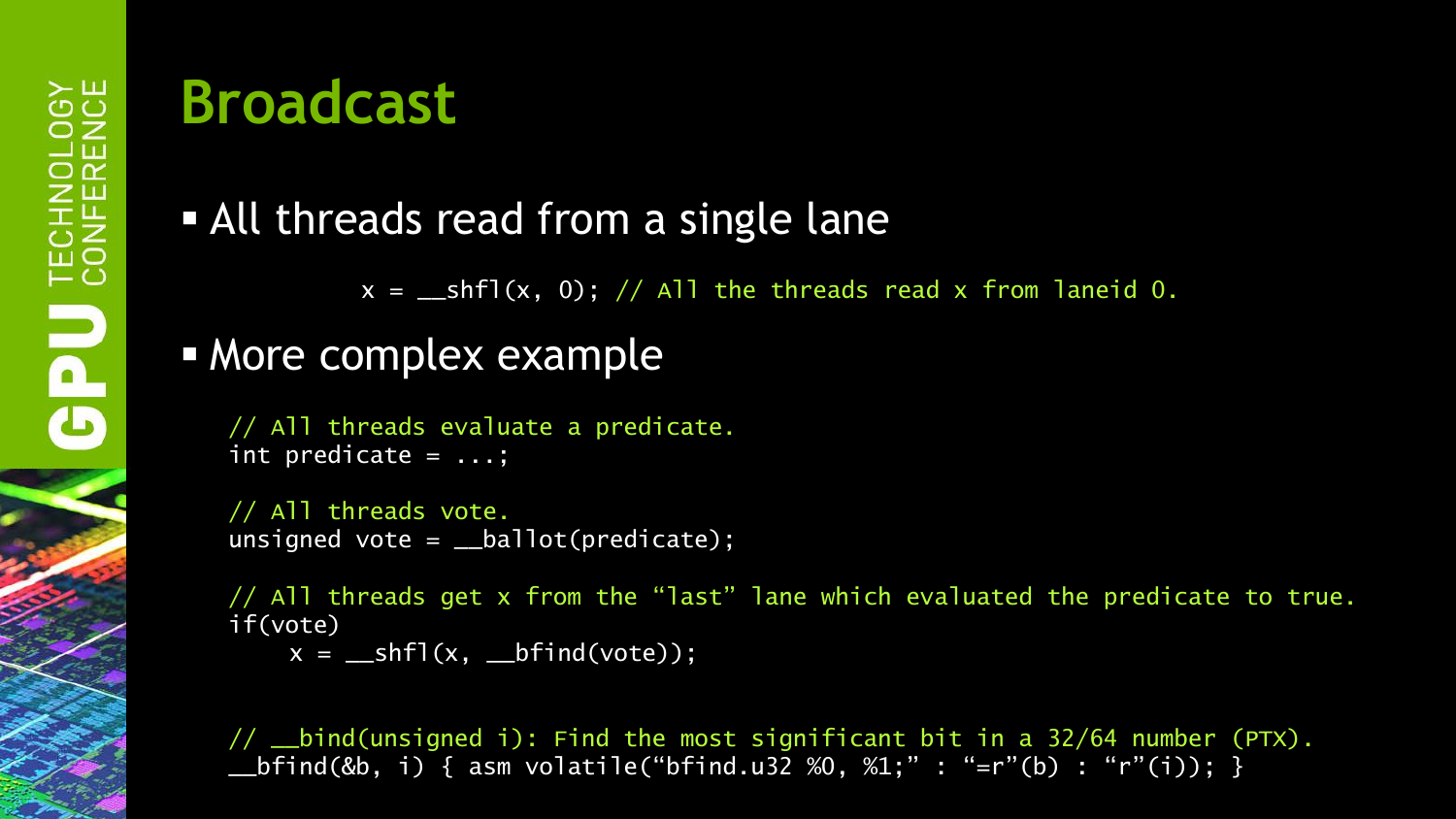### **Reduce**

#### Code

// Threads want to reduce the value in  $x$ .

float  $x = ...;$ 

```
#pragma unroll
for(int mask = WARP_SIZE / 2 ; mask > 0 ; mask >>= 1)
    x \leftarrow ___shfl_xor(x, mask);
```
// The x variable of laneid 0 contains the reduction.

#### **Performance**

- Launch 26 blocks of 1024 threads
- Run the reduction 4096 times

#### **Execution Time fp32 (ms)**



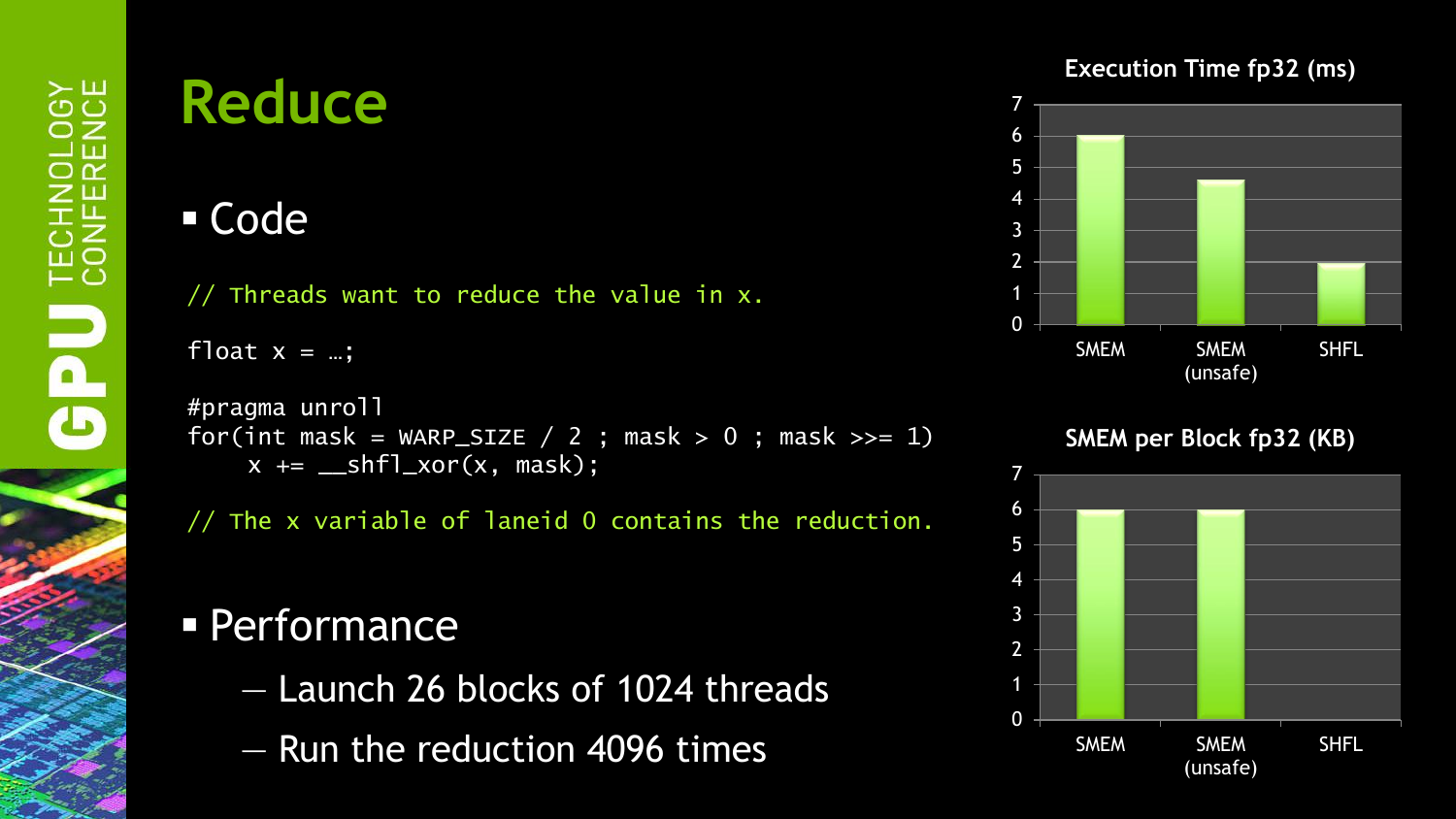### **Scan**

#### Code

```
#pragma unroll
for( int offset = 1; offset < 32; offset <<= 1)
{
     float y = \text{shfl-up}(x, \text{offset});
     if(laneid() >= offset)
         x \leftarrow y;
}
```
#### **Performance**

- Launch 26 blocks of 1024 threads
- Run the reduction 4096 times

#### **Execution Time fp32 (ms)**



**SMEM per Block fp32 (KB)**

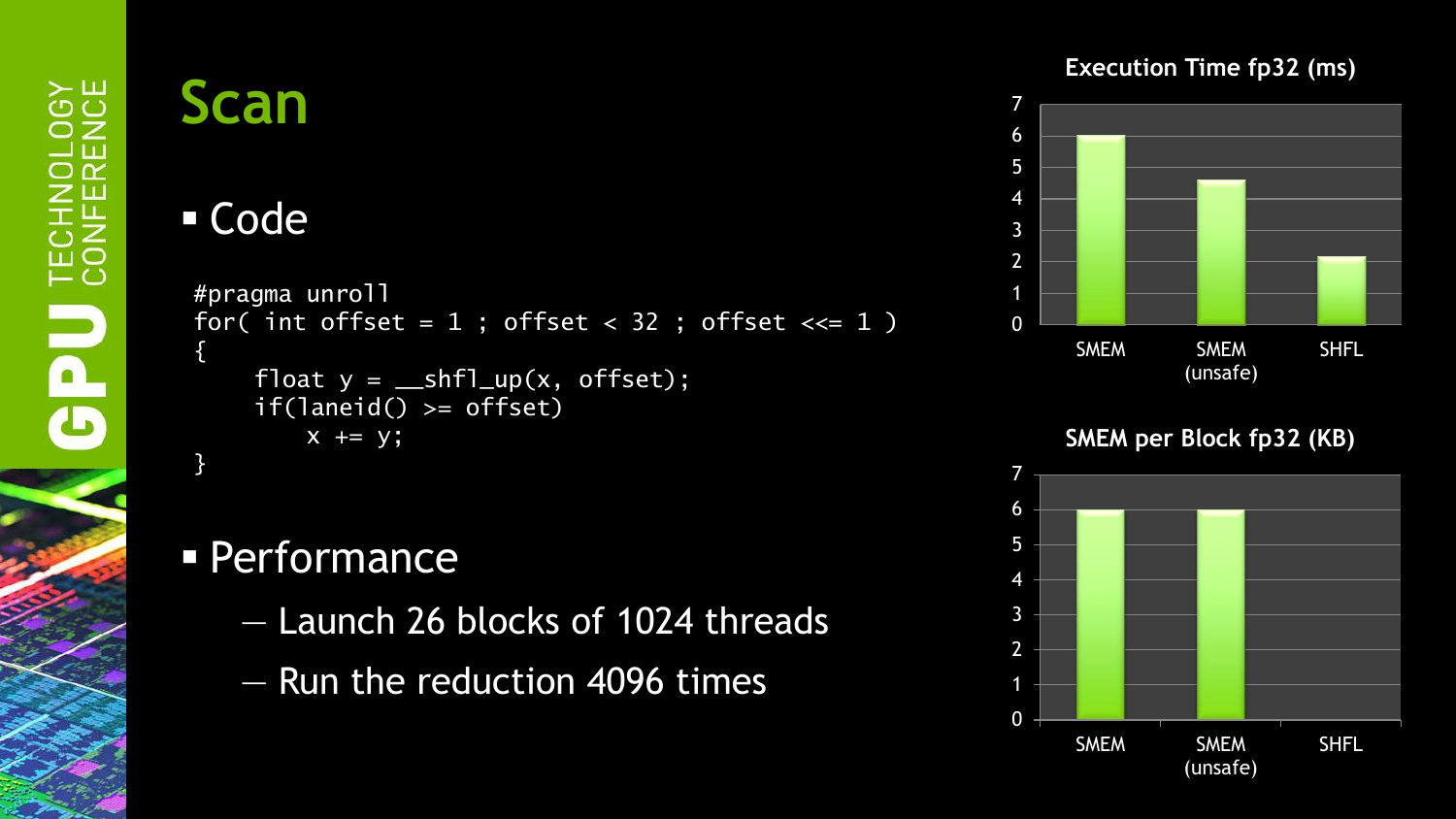#### **Scan**

}

**Execution Time fp32 (ms)**



#### Use the predicate from SHFL

```
#pragma unroll
for( int offset = 1; offset < 32; offset <<= 1)
{
    asm volatile( "{"
              \overline{\text{reg}} .f32 r0;"
               " .reg .pred p;"
           " shfl.up.b32 r0 p, %0, %1, 0x0;"
           " @p add.f32 r0, r0, %0;"
            " mov.f32 %0, r0;"
            "}" : "+f"(x) : "r"(offset));
```
 Use CUB: https://nvlabs.github.com/cub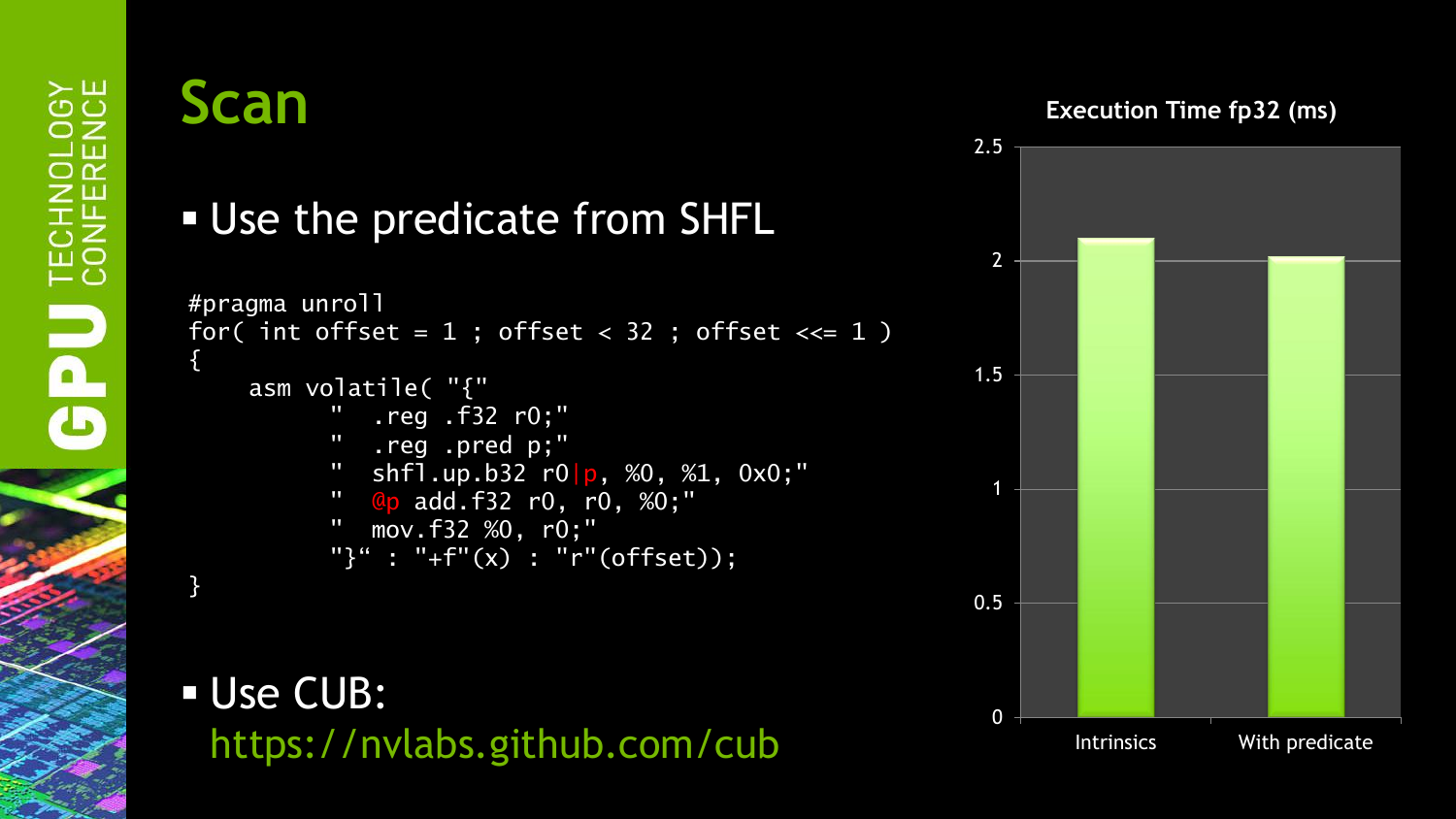

**Bitonic Sort**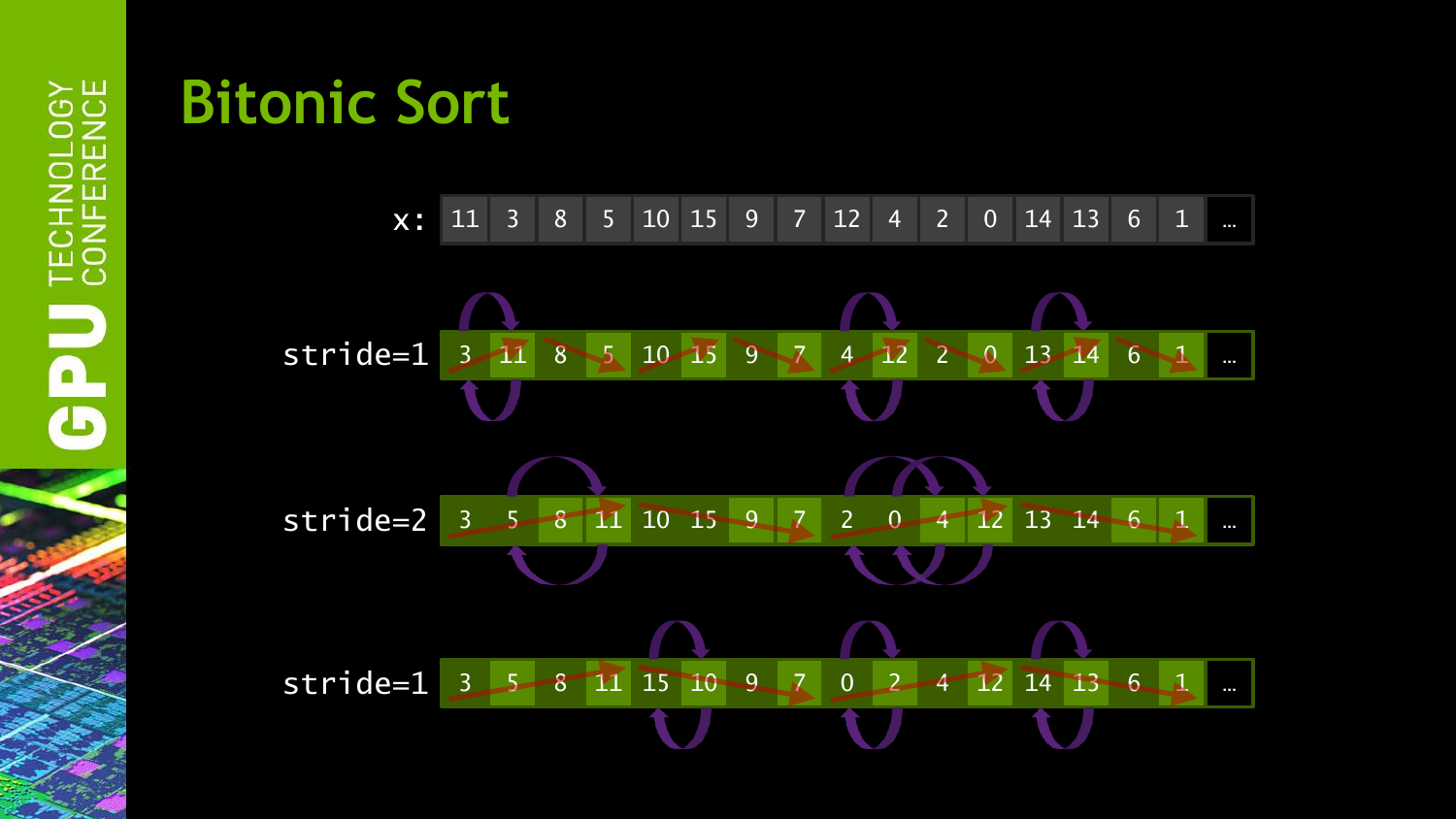

## **Bitonic Sort**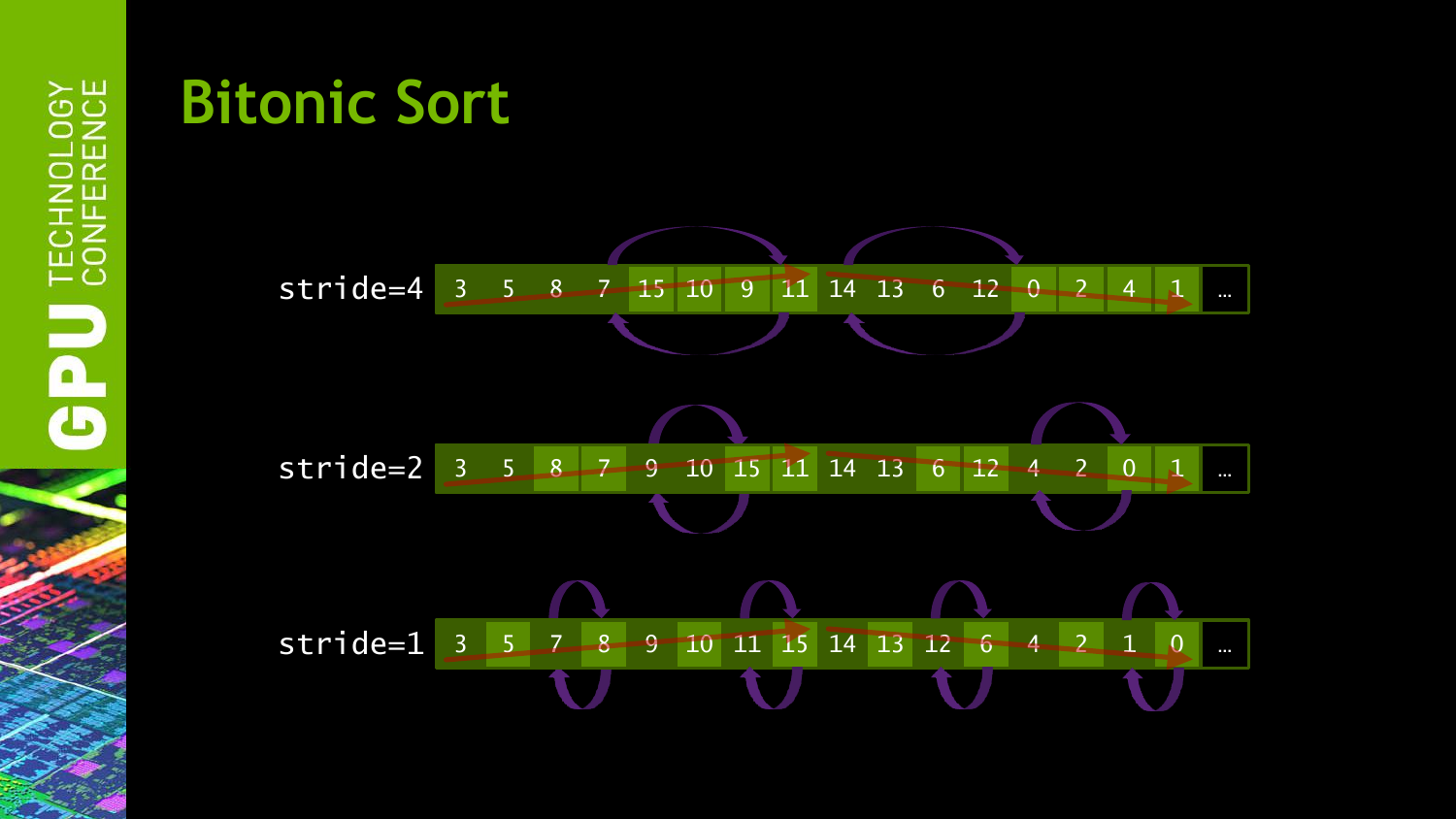### **Bitonic Sort**

```
int swap(int x, int mask, int dir) 
{
     int y = \text{shfl}_xor(x, \text{mask});
     return x < y == dir ? y : x;
}
```

```
x = swap(x, 0x01, bfe(laneid, 1) \wedge bfe(laneid, 0)); // 2x = swap(x, 0x02, bfe(1aneid, 2) \wedge bfe(1aneid, 1)); // 4x = swap(x, 0x01, bfe(laneid, 2) \wedge bfe(laneid, 0));x = swap(x, 0x04, bfe(laneid, 3) \wedge bfe(laneid, 2)); // 8x = swap(x, 0x02, bfe(laneid, 3) \wedge bfe(laneid, 1));x = swap(x, 0x01, bfe(laneid, 3) \wedge bfe(laneid, 0));x = swap(x, 0x08, bfe(1aneid, 4) \wedge bfe(1aneid, 3)); // 16x = swap(x, 0x04, bfe(laneid, 4) \wedge bfe(laneid, 2));x = swap(x, 0x02, bfe(laneid, 4) \wedge bfe(laneid, 1));x = swap(x, 0x01, bfe(laneid, 4) \wedge bfe(laneid, 0));x = swap(x, 0x10, 10x) bfe(laneid, 4)); // 32
x = swap(x, 0x08, bfe(laneid, 3));
x = swap(x, 0x04, 10x04)x = swap(x, 0x02, bfe(laneid, 1));
x = swap(x, 0x01, bfe(laneid, 0));
```
// int bfe(int i, int k): Extract k-th bit from i

// PTX: bfe dst, src, start, len (see p.81, ptx\_isa\_3.1)

#### **Execution Time int32 (ms)**



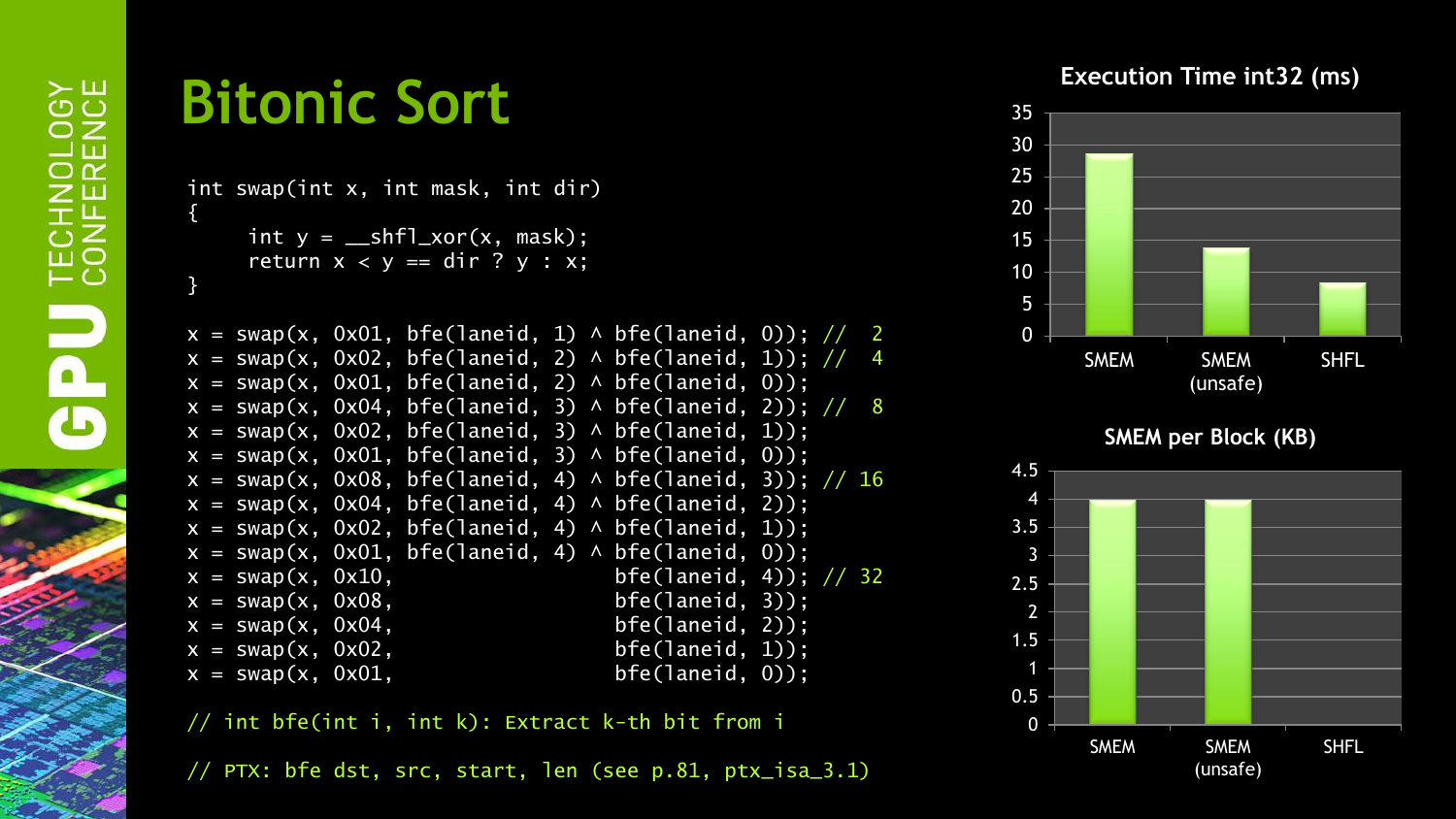#### **Transpose**

- When threads load or store arrays of structures, transposes enable fully coalesced memory operations
- *e.g.* when loading, have the warp perform coalesced loads, then transpose to send the data to the appropriate thread

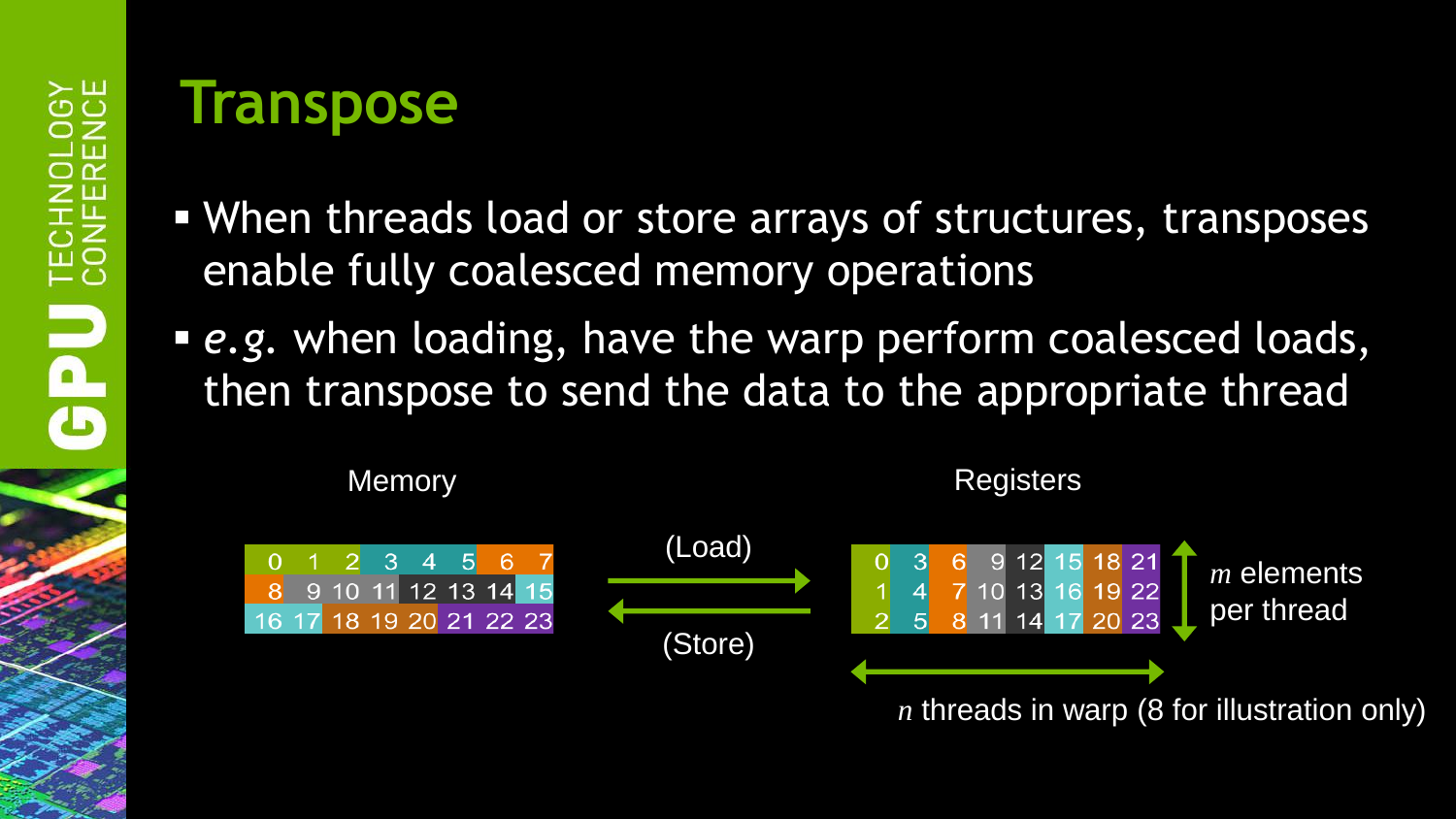#### **Transpose**

- You can use SMEM to implement this transpose, or you can use SHFL
- Code: http://github.com/bryancatanzaro/trove

#### **Performance**

- Launch 104 blocks of 256 threads
- Run the transpose 4096 times

#### **Execution Time 7\*int32**



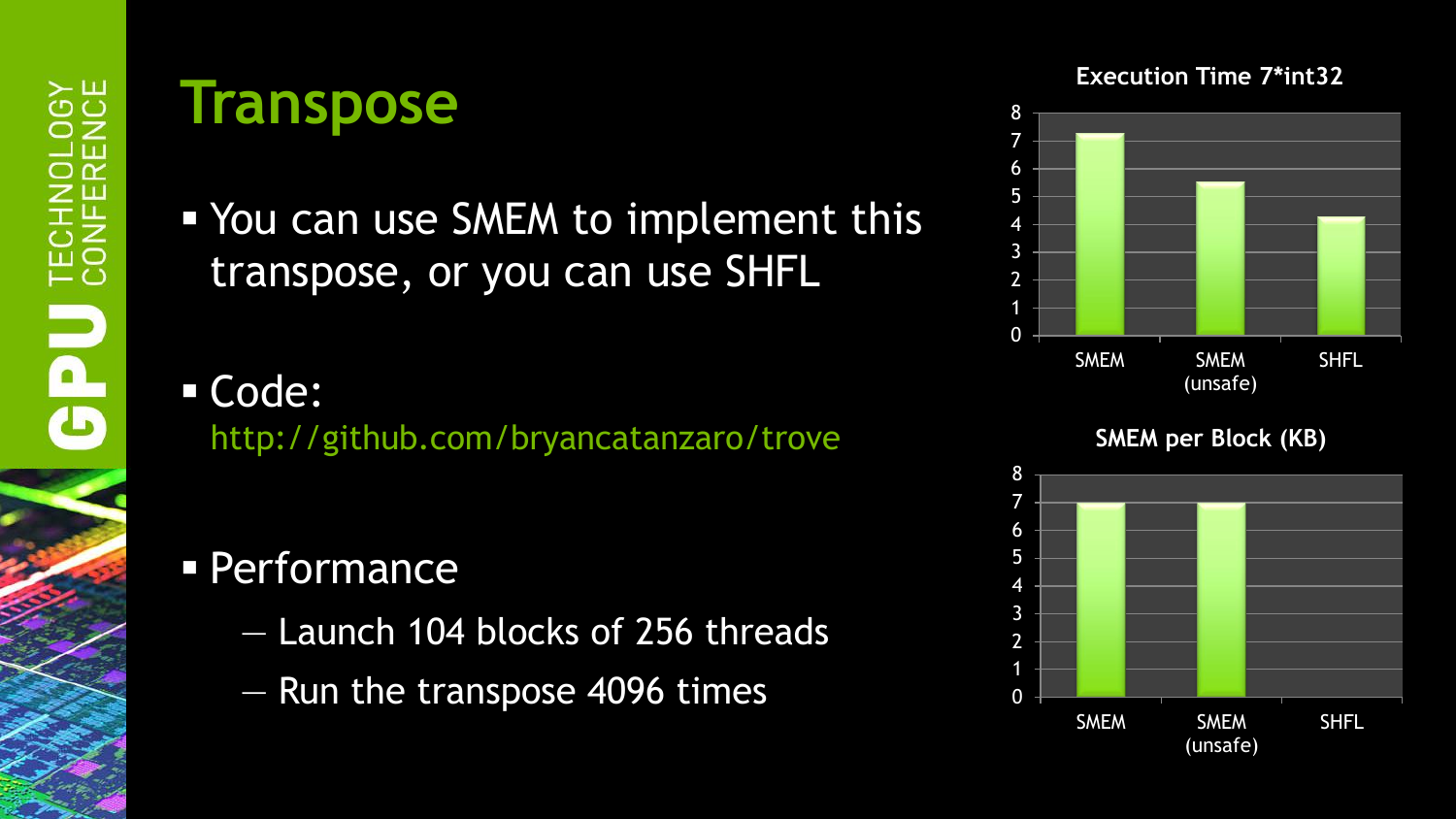## **Array of Structures Access via Transpose**

- **Transpose speeds access to arrays of structures**
- High-level interface: coalesced ptr<T>
	- Just dereference like any pointer
	- Up to 6x faster than direct compiler generated access